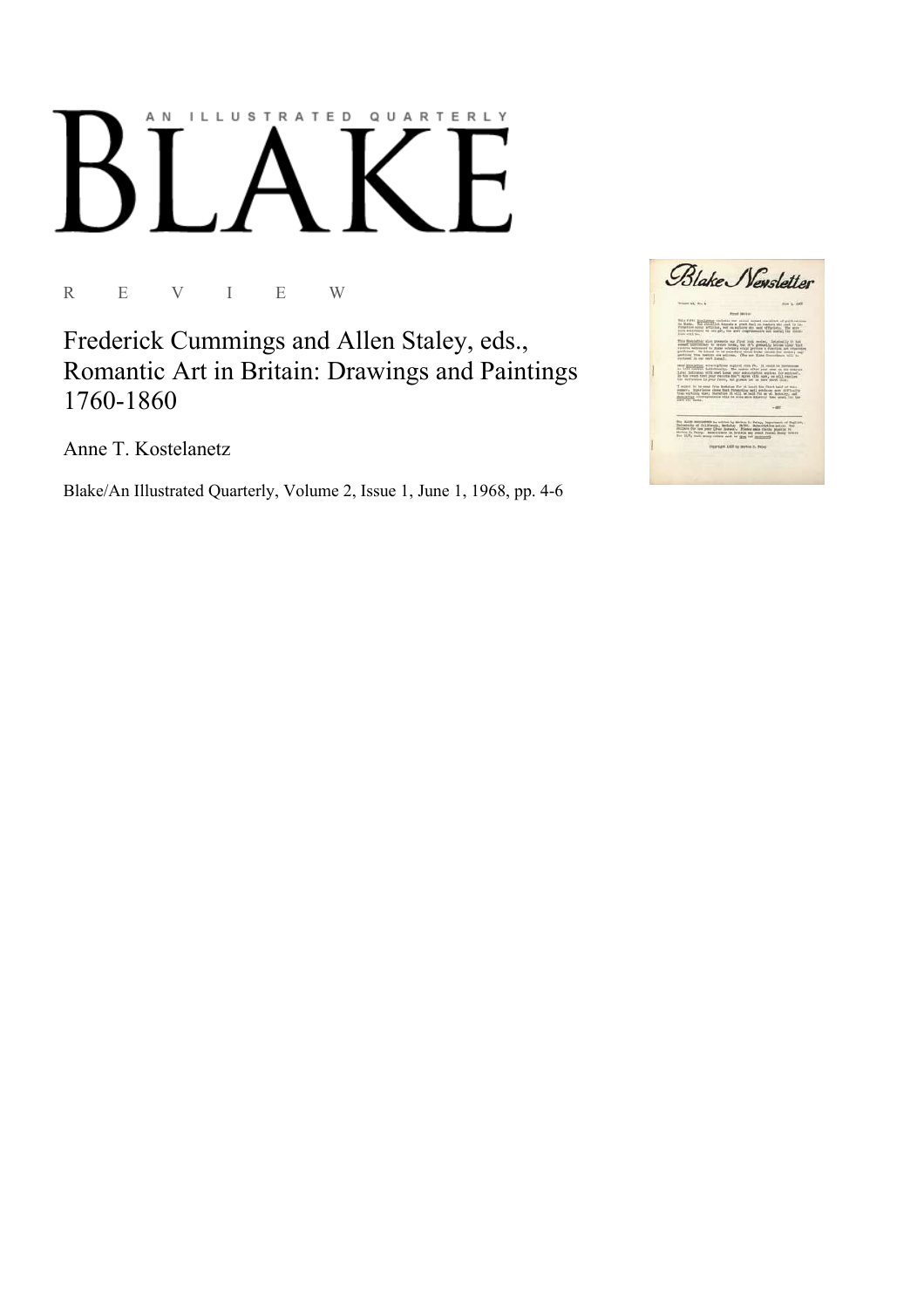Michael J, Tolley notes the existence of a University of London dissertation, William Michael Rossetti as Critic and Editor by Roger William Peattie (1966). Chapter VII (pp. 403-411) is on "Blake." There are "a feu minor (marginal) additions to Blake bibliography."

### \*\*\*\*\*\*\*\*\*\*\*\*\*\*\*\*\*\*\*\*\*

From Professors Kay Long and Roger R. Easson, University of Tulsa:

Blake Studies, a journal devoted to encouraging interest in William Blake, will be published bi-annually at the University of Tulsa -- the first issue to appear September, 1968. The subscription rate for one year is \$3.00, and checks should be made payable to Blake Studies, the University of Tulsa. v ' '

We project a journal containing approximately six to eight articles in the ten to thirty page range. Basically, we feel we would accept any item of interest to studies of William Blake, placing only one restriction on manuscripts submitted -- that they represent new insights and significant contributions to Blakean scholarship. We are now receiving manuscripts for future issues. All correspondence should be directed to:

> Blake Studies Department of English The University of Tulsa Tulsa, Oklahoma 74104

diubm ddod)

We are pleased to announce the members of the Advisory Board of Editors of the Studies: Hazard Adams, George M. Harper, Karl Kiralis, Martin K. Nurmi, Edward J. Rose, Mark Schorer, Ruthven Todd, Winston Weathers, Joseph A. Wittreich. Des a send don't recursoso felse the send

#### XXXXXXXXXXXXXXXXXXXXX X

#### **REVIEW**

Romantic Art in Britain: Drawings and Paintings 1760-1860, Exhibition Catalogue ed. by Frederick Cumnings and Allen Staley (Philadelphia Museum of Art, 1968) store and yd bercanoge and enuised on T . Wester Leslat

Anne T» Kostelanetz English Department Stanford University

Blakists will probably be more impressed by Robert Rosenblum's single trenchant paragraph comparing Blake to Jakob Carstens than by Frederick Cummings<sup>1</sup> superficial, occasionally erroneous ten page entry on the Blake paintings and drawings exhibited in Detroit and Philadelphia this winter. In an introductory essay for this catalogue, "British Art and the Continent, 1760-1860," Rosenblum first locates Blake in the eighteenth century school which, having rejected as an impossibility the Academicians' attempt to fuse the real and the ideal, turned in the opposite direction from such empiricists as Stubbs and Joseph Wright toward a wholly non-illusionistic, visionary art. The taste for the "demonic and fantastic," for "the extravagantly heroic and sublime," first advocated by the Runcimans, John Mortimer and Henry Fuseli, among others, reached a simultaneous culmination in the totally "anti-empirical" art of Blake and Asmus Jakob Carstens.

media Incline who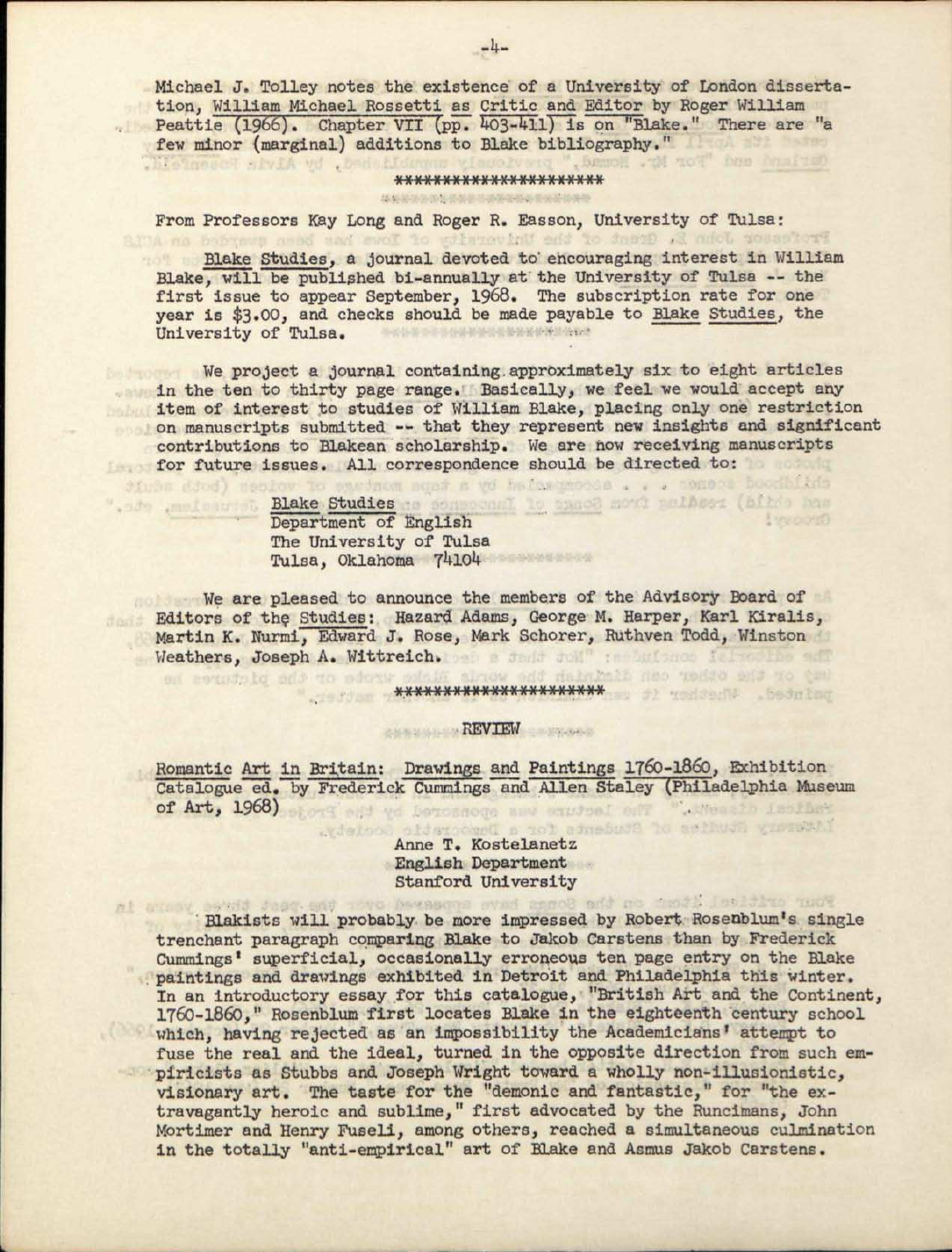Although unknown to each other, both Blake and Carstens felt "a compulsive need to invent strange private cosmologies that could replace stagnant religious beliefs"; both- created "a Michaelangelesque style of heroic figures that soared through flattened, abstract spaces"; both were "vehement in their hatred of the academic art establishment"; and both used drawing, tempera and watercolor to "counter the earthbound illusionism of the oil medium" (p. 12). Rosenblum thus shows that Blake was not the isolated artistic figure we sometimes think him; rather, he derives from a specific eighteenth century nonillusionistic tradition which flourished both in England and on the Continent. Rosenblum develops this idea even further in his doctoral dissertation, "The International Style of 1800" (New York University, 1956); unfortunately he omitted his most illuminating analyses of Blake's art from his published Transformations in Late Eighteenth-Century Art (Princeton, 1966).

. (Rharver

 $-100$ 

**Dire** 

1921

and at sadodena and diod) anoid

Although Frederick Cummings persuasively argues that the chalk drawing we know as a nude study of Robert Blake is only an academic figural exercise done when Blake was attending the Royal Academy school under Georg Moser in 1778, he errs in his descriptions of Catalogue Entry 98 ("Illustration to Milton's Paradise Lost; The Fall") and 99 ("Albion Compelling the Four Zoas to Their Proper Tasks"). Discussing Blake's Milton illustrations, Cummings unnecessarily confuses us by asserting that Blake did "three series of illustrations" to Paradise Lost (p. 164). To the two, and only two, known series of Blake's Paradise Lost illustrations—the complete twelve drawing set at the Huntington Library, and the scattered but now complete Butts set at the Boston Museum (nine drawings), the Huntington Library ("Satan, Sin and Death"), Victoria and Albert Museum ("Satan summons his Legions") and Harvard College Library (the recently "rediscovered" White drawing, "So judged he man," exhibited here)--Cummings has wrongly added a third set of Paradise Lost illustrations actually done by Edward Burney and bound into an extra-illustrated edition of Paradise Lost (London, 1827).

Cummings' identification of the pencil drawing titled "Lop kneeling" in Keynes' Pencil Drawings, II as "Albion Compelling the Four Zoas to their Proper Tasks" is highly dubious. Although I have not had a chance to study the drawing first-hand, the reproductions in Keynes and in this catalogue depict a kneeling male figure with a sharply pointed spear or arrow in his left hand and the handle of what Keynes identifies as "(apparently) a sickle," rather than the bow Cummings sees, in his right hand. His radiating, spiky hair and the shafts (of light?) he hurls clearly identify him as a personification of the Sun; in fact he closely resembles the personified Sun on Plate 11 of The Marriage of Heaven and Hell. If this drawing was originally intended to illustrate Plate 95 of Jerusalem, as Cummings asserts, it pictures not Albion but "the Sun in heavy clouds/Struggling to rise above the Mountains, in his burning hand/He takes his Bow, then chooses out his arrows of flaming gold" (95:11-13). If this figure must be identified with a major character in Jerusalem, surely he more closely resembles the youthful Los who is pictured on Plates 6, 95, 97 and 100 than the aged Albion, the whitehaired and bearded "Universal Father" (97:6) who appears on Plates 94, 96 and 99. ' \*

But I question whether Blake ever intended this drawing to illustrate Jerusalem, Such an obvious personification of the Sun is more characteristic of Blake's illustrations for Young's Night Thoughts (1797) than for his own late Prophetic Eooks. The sharply pointed arrows or- spears in this drawing also appear on Pages 7, 8, 13, 57 and 63 of the published Night Thoughts engravings; the sensuously full lips are identical with those of

?"alembro hiiw add IIm to

which if , ilgass tot , inevaior was -- aldenoitesup al animary gjerinithoold bnu ferro doom end as tenti end to soldoeine a' dina